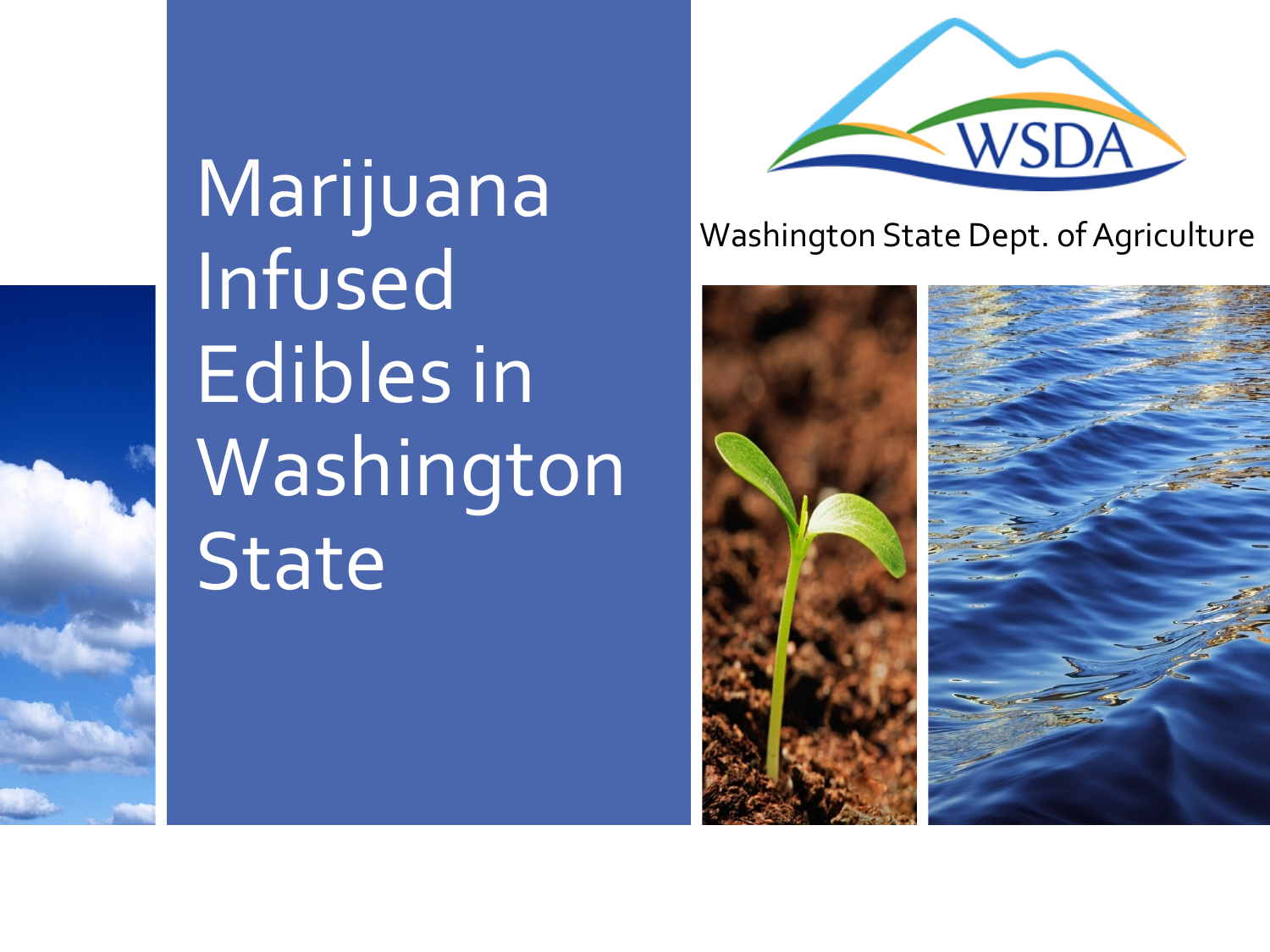## **Food Safety and Consumer Services Division**



#### Lucy Severs, Program Manager – Food Safety [sfuller@agr.wa.gov](mailto:sfuller@agr.wa.gov)

Steve Fuller, Assistant Director [sfuller@agr.wa.gov](mailto:sfuller@agr.wa.gov)

Derek Sandison, Director

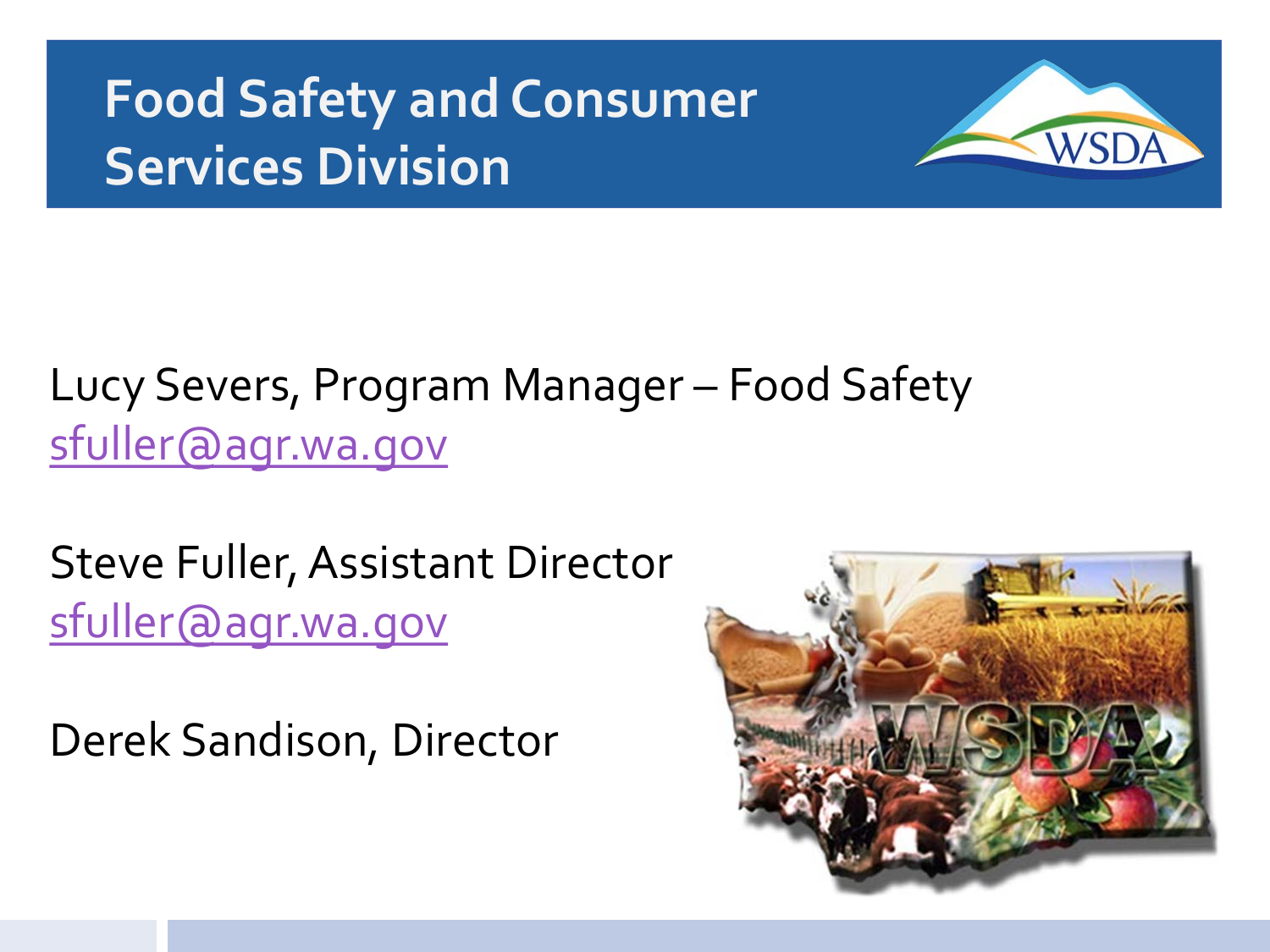#### **Department of Agriculture**



## **Mission:**

"To support the viability and vitality of agriculture while protecting consumers, public health and the environment."

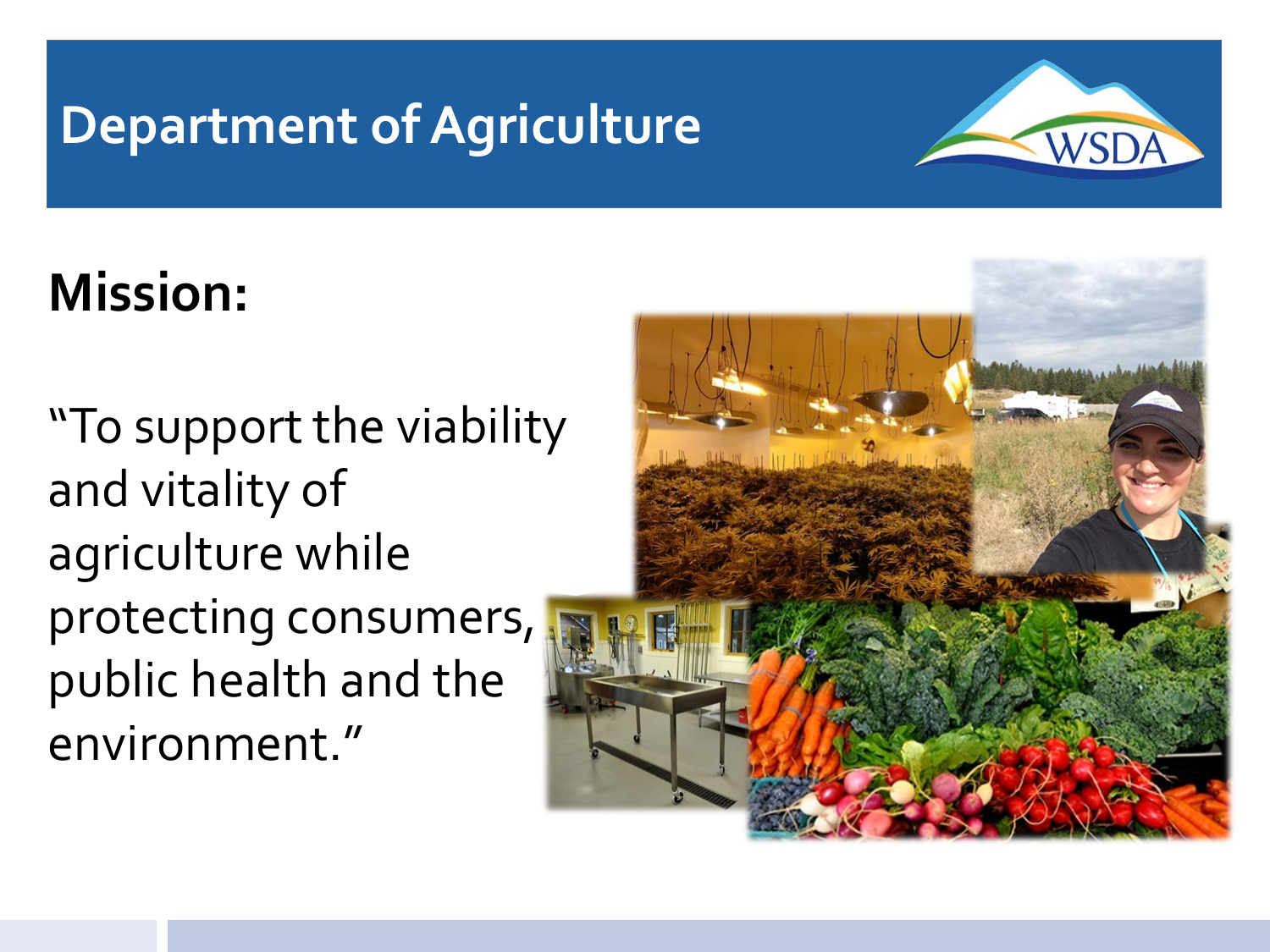

### **Overview**:

- History in the state
- Regulatory structure
- Recent changes
- **Challenges**
- **Questions**



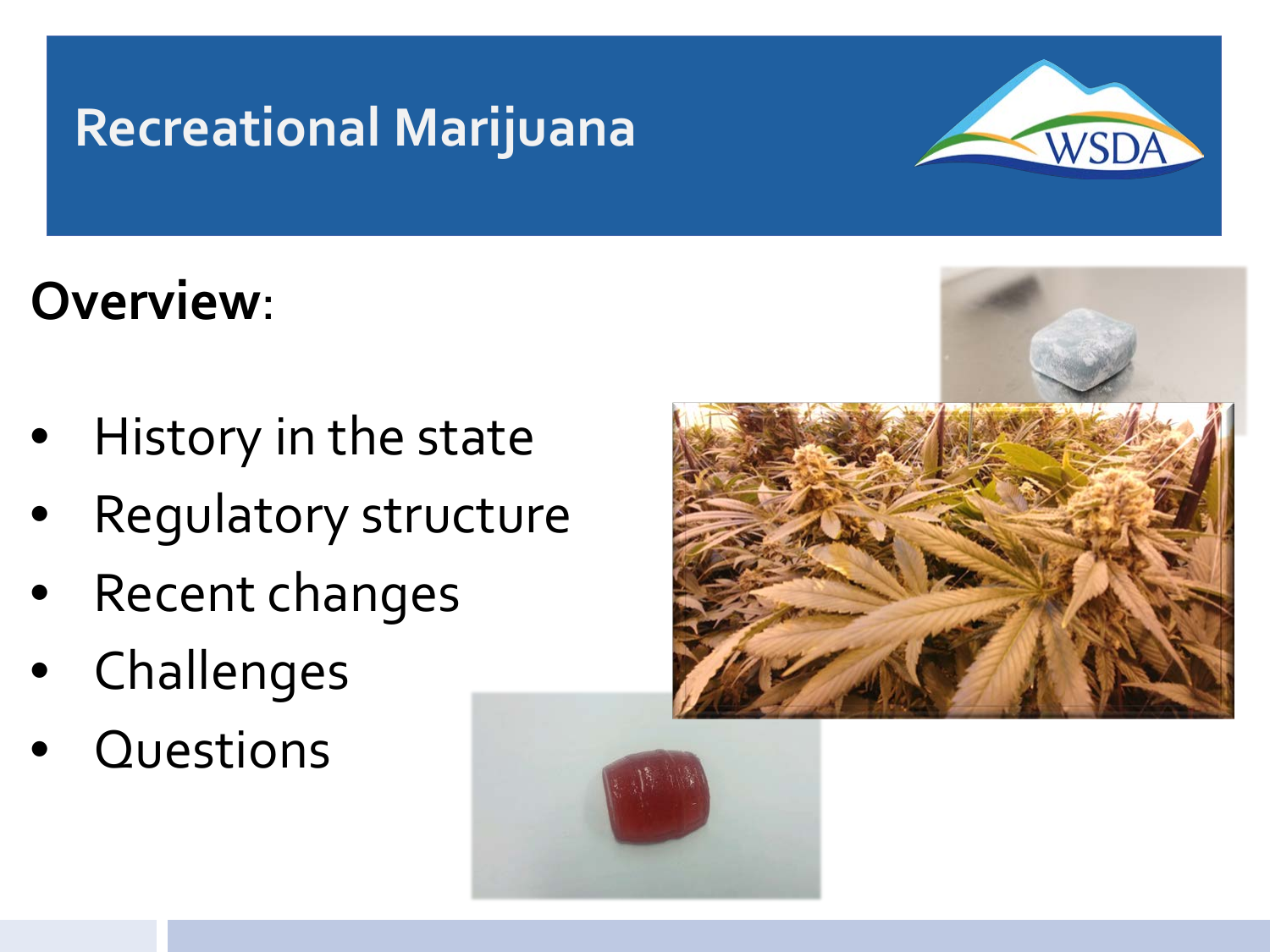

- Washington Initiative I-**502**
- $\checkmark$  November 2012 general ballot
- $\checkmark$  Passed 56 to 44% (81% voter turnout)
- $\checkmark$  Production and sales of marijuana and related products

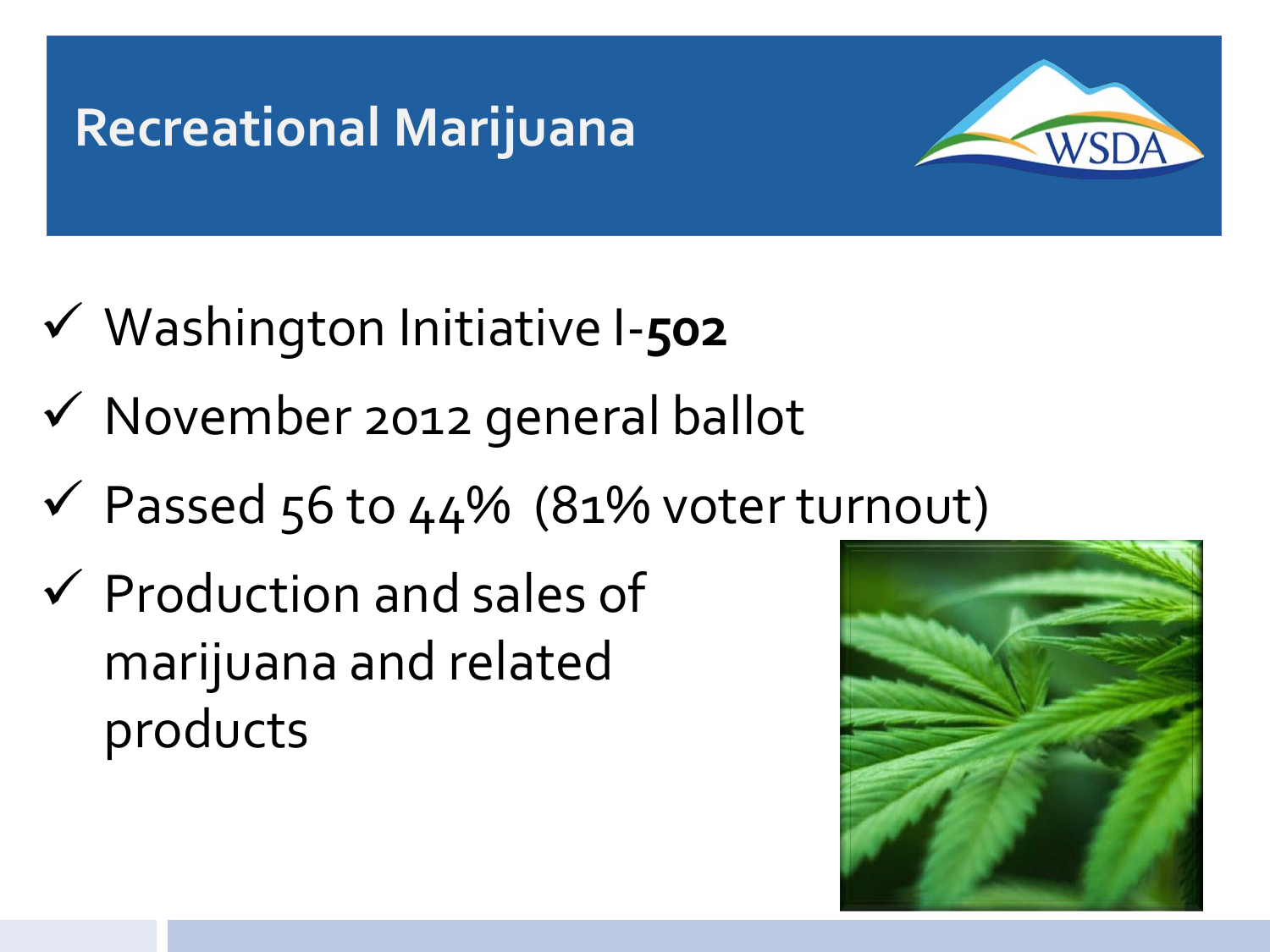

 $\checkmark$  Taxes - support healthcare and substanceabuse prevention and education.

 $\checkmark$  Under 21 and the growing of unregulated marijuana remains illegal under state law

 Classified as a schedule I controlled substance under federal law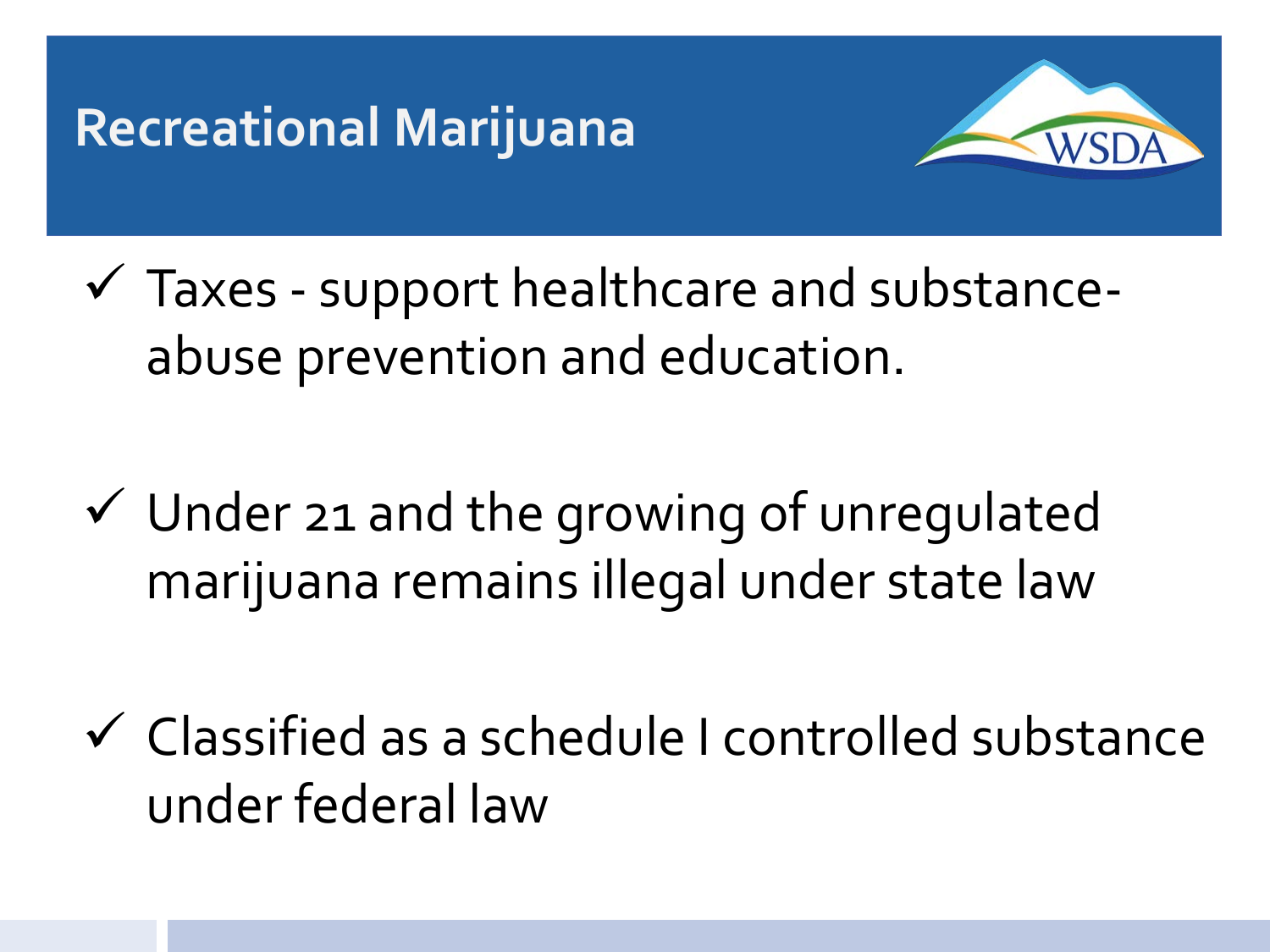## Sales and Tax - all products



**Retail Value by Month**

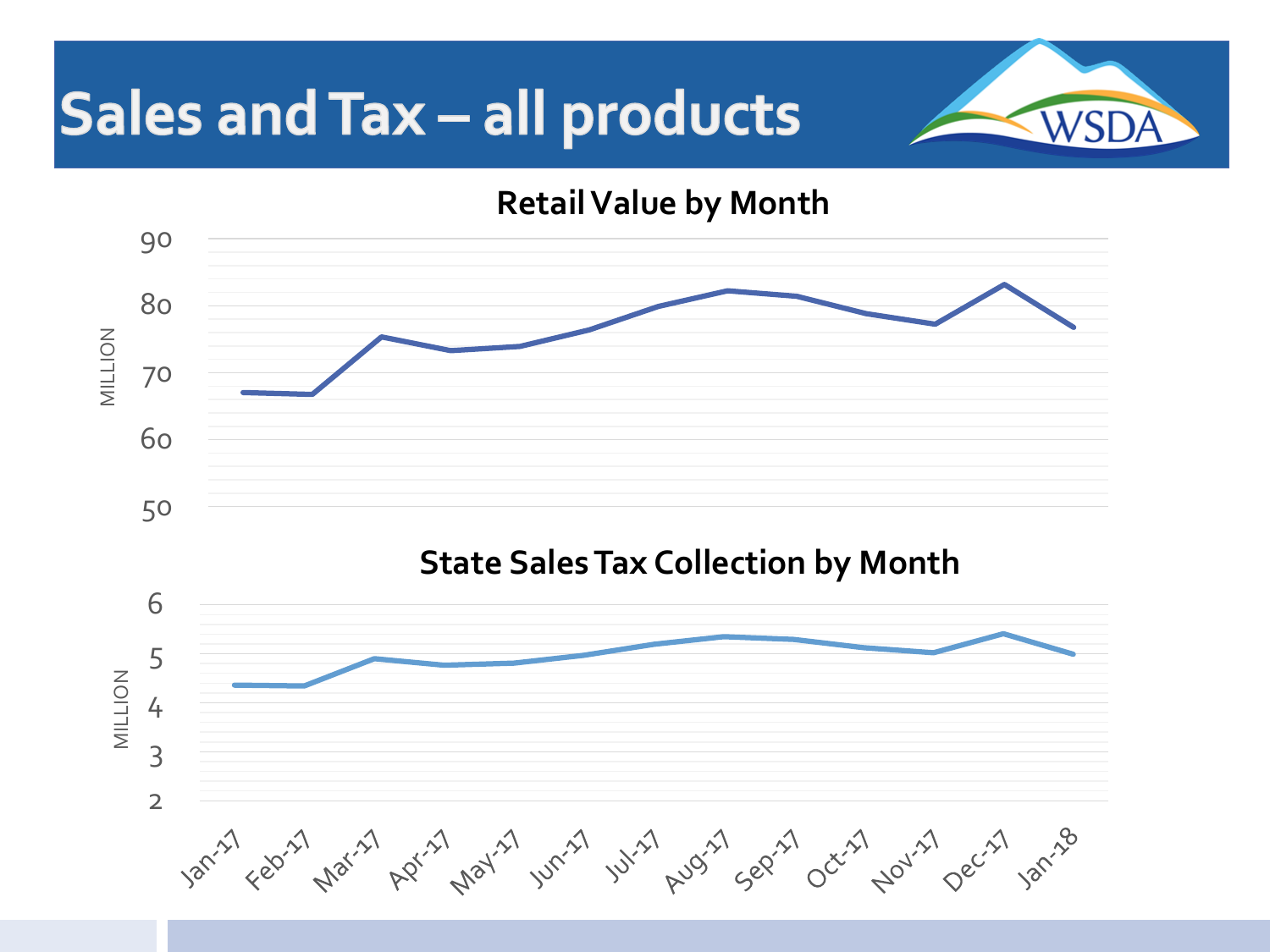

## **Oversight by multiple state and local agencies:**

- $\checkmark$  Local land use restrictions/air quality concerns/waste management
- Liquor and Cannabis Board
- $\checkmark$  Department of Revenue
- Department of Agriculture Pesticide Management Food Safety Organic Standards (under development)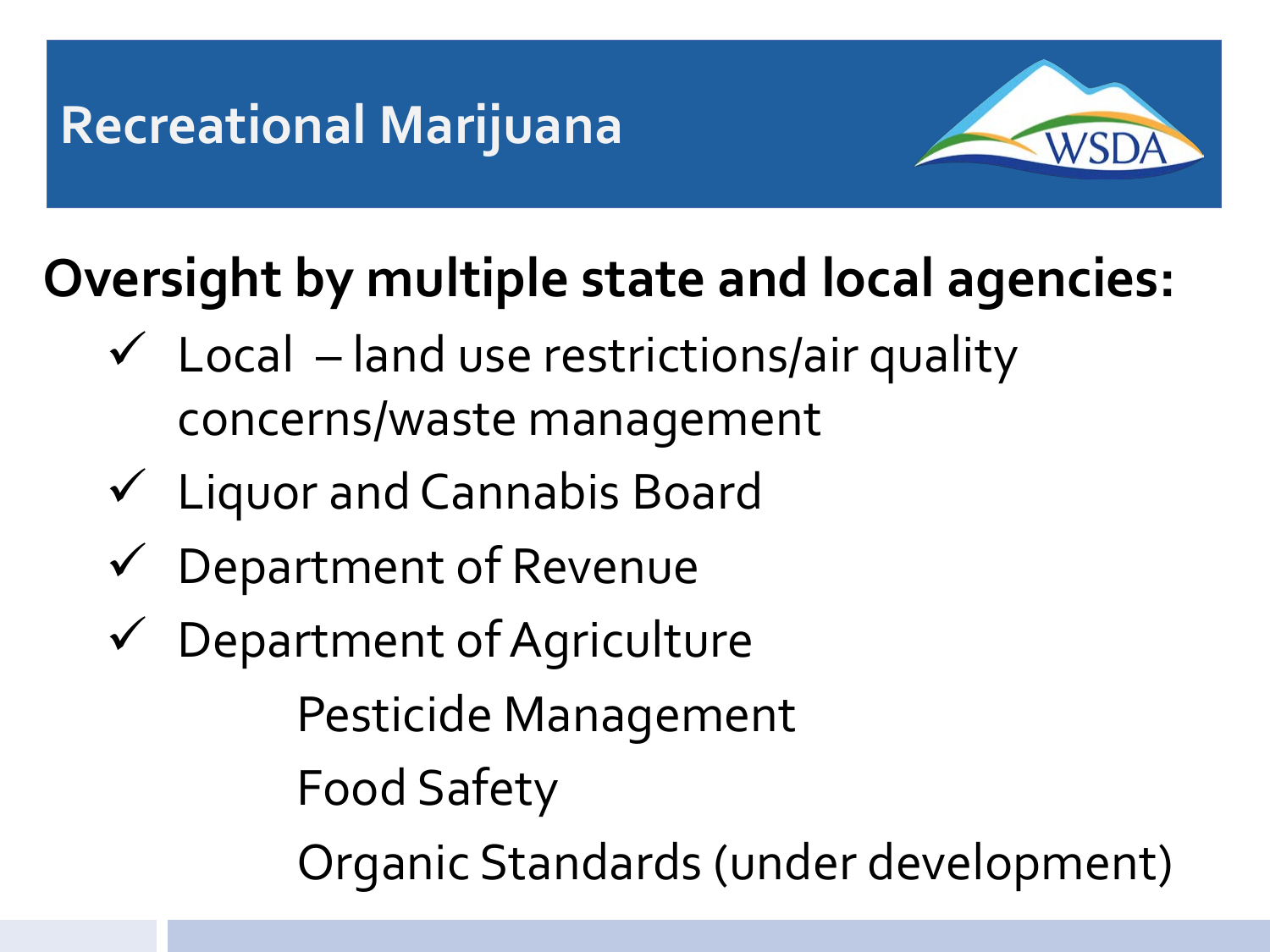## **Food Safety Program**



- 2700 Food Processors and Food Storage Warehouses
- $\checkmark$  550 Grade 'A" Dairy Farms/Plants



- $\checkmark$  450+ cottage food, poultry slaughter, egg handler, custom meat ……
- $\checkmark$  125 Marijuana Infused Edible Processors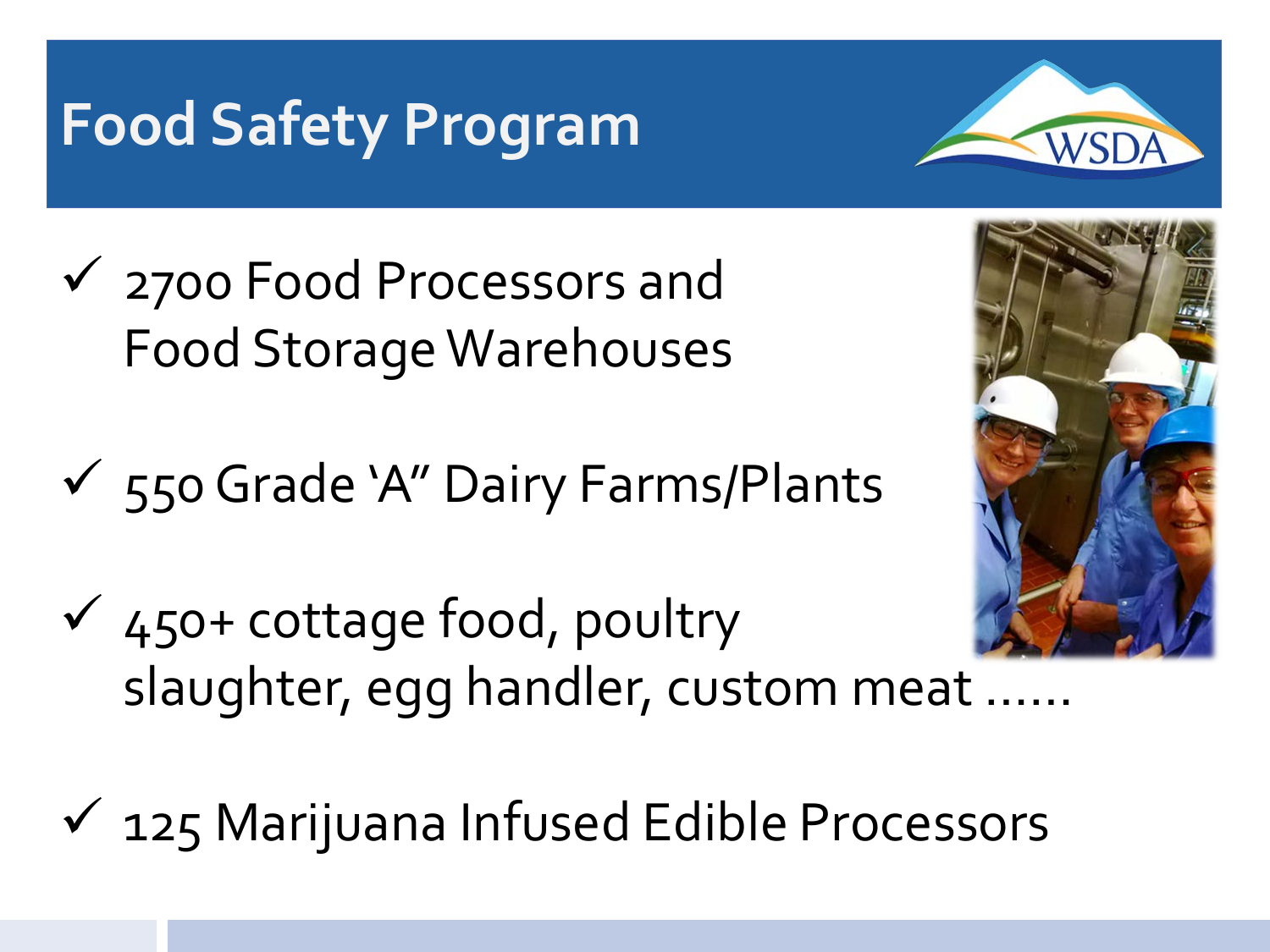**Marijuana Infused Edibles – MIE's**

Scope of Food Safety Oversight is Limited:

- Cannabis extract is treated as just another ingredient
- GMPs
- Limited to Low Risk Foods
- Focus is labeling of ingredients and allergens

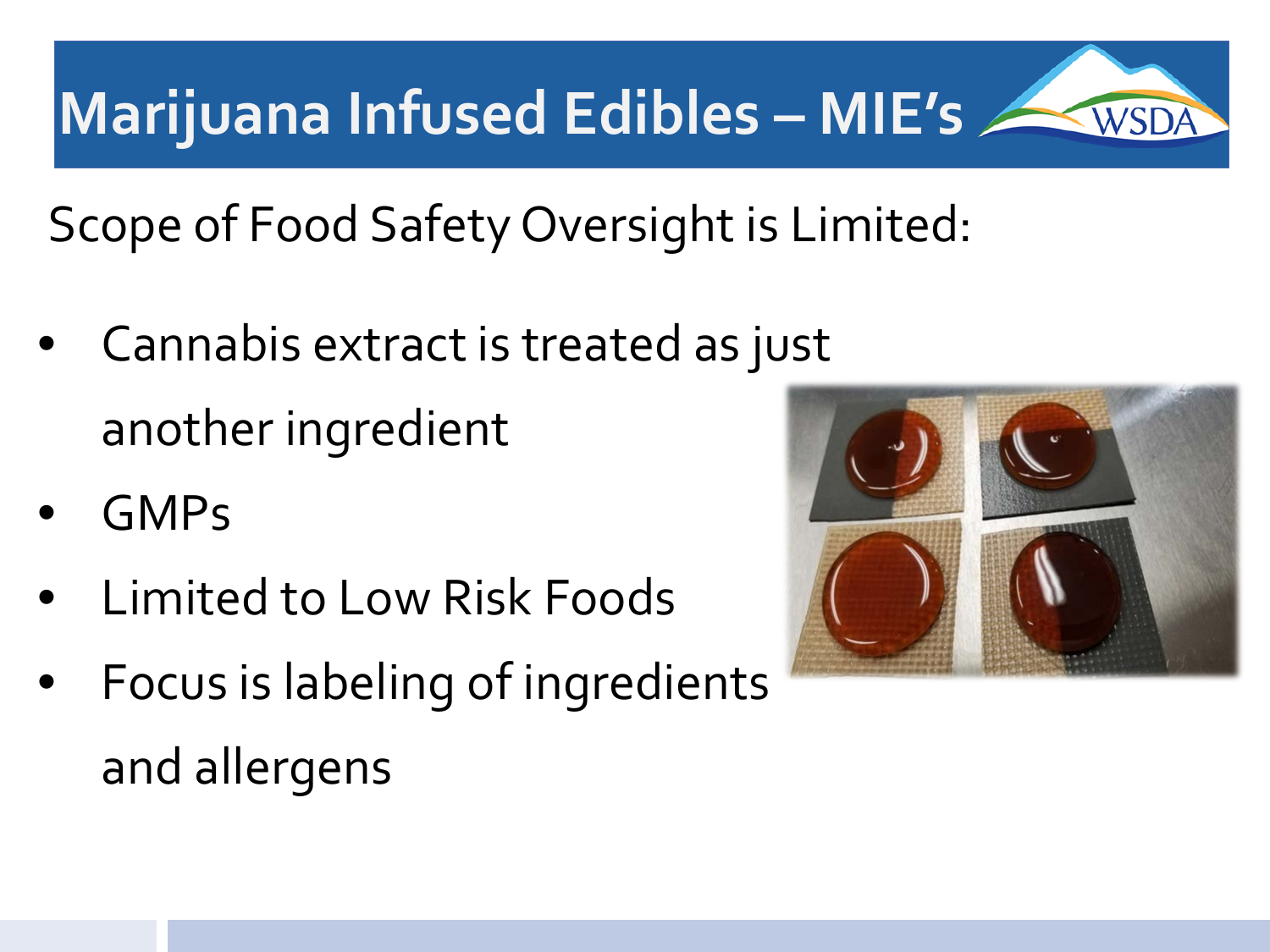## **Allowed MIE Products "low risk"**



- Baked Goods-Cookies, brownies, etc. Fruit Pies/Tarts
- Candy-Chocolates "Stovetop Treats" Hard Candy
- Beverages-Shelf stable drinks Carbonated
- Infused Honey
- Vinegars and Oils –using cannabis extract
- Tinctures
- Tonics
- Tablets & Capsules
- Butter **MIE ingredient only**
- Dry Mixes-Teas Soup or Beverage **Seasonings**
- Jams/Jelly/Fruit Preserves –21 CFR Part 150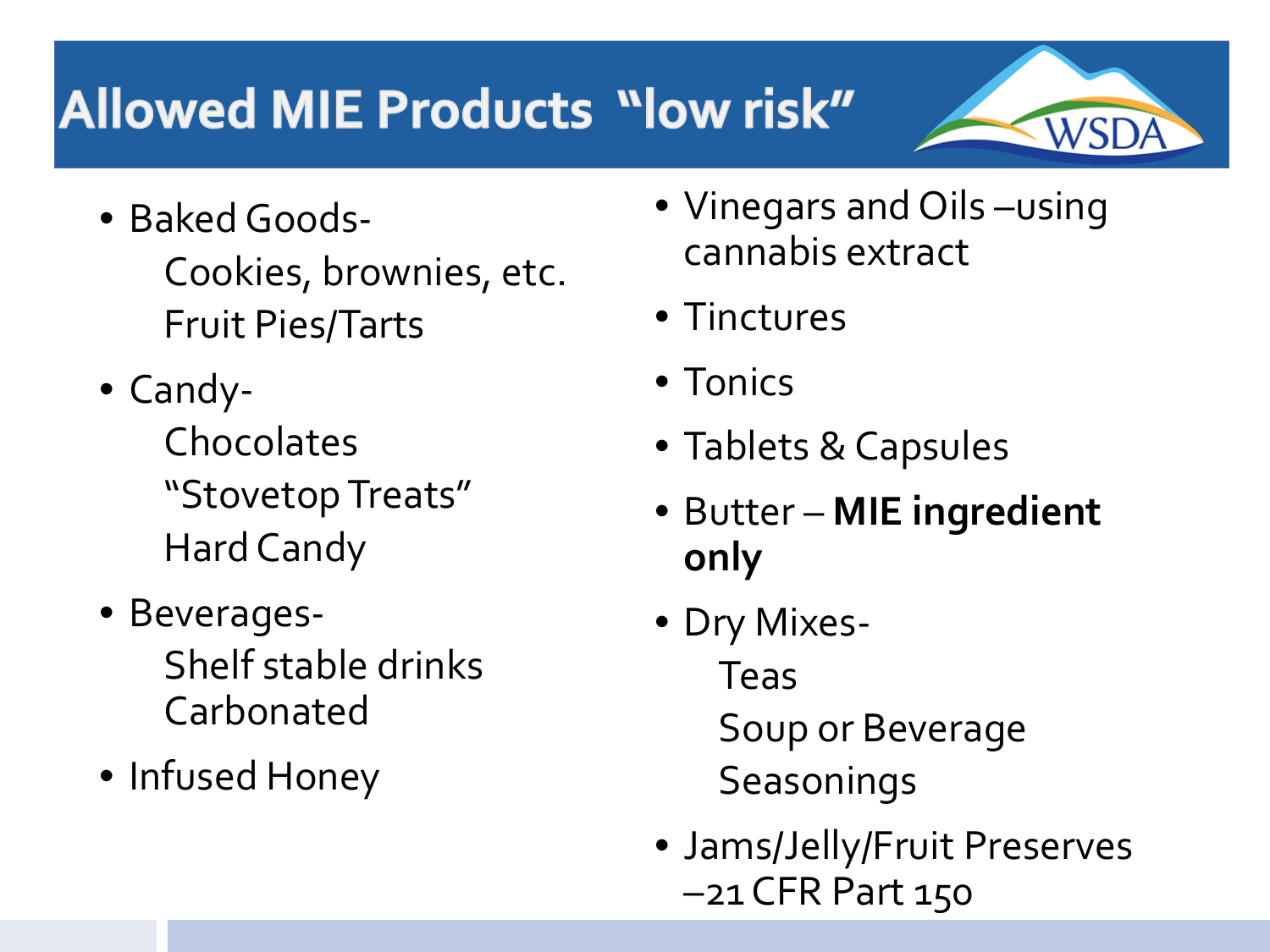## **Products Not Allowed**

- Temperature control for safety
- Acidified for safety
- LACF or pasteurizing
- Dairy products



• Traditional food products with no cannabis ingredient

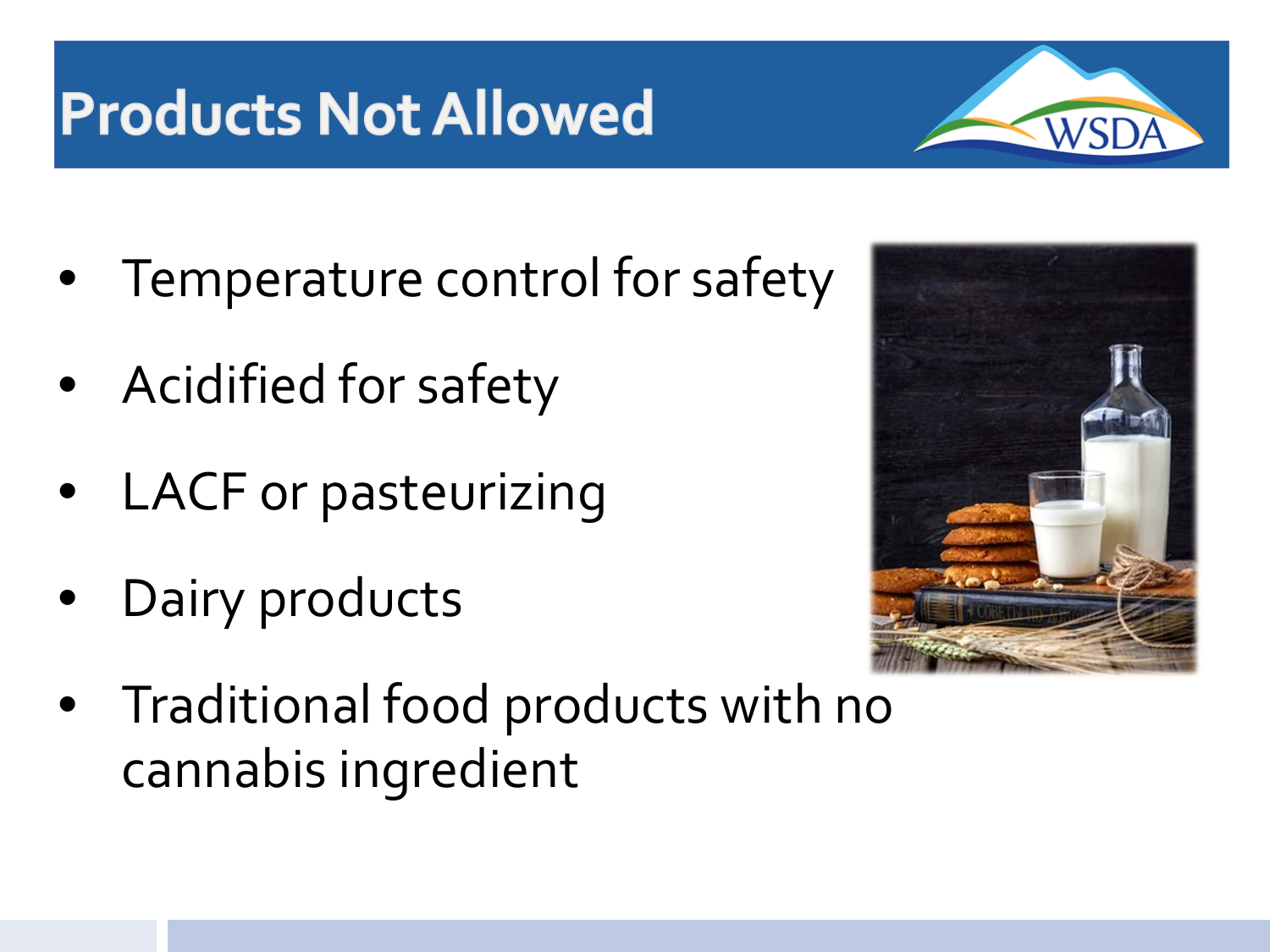



• Business Processes – internally in Food Safety and between agencies to ensure service to the industry

Market pressure to expand to high risk foods